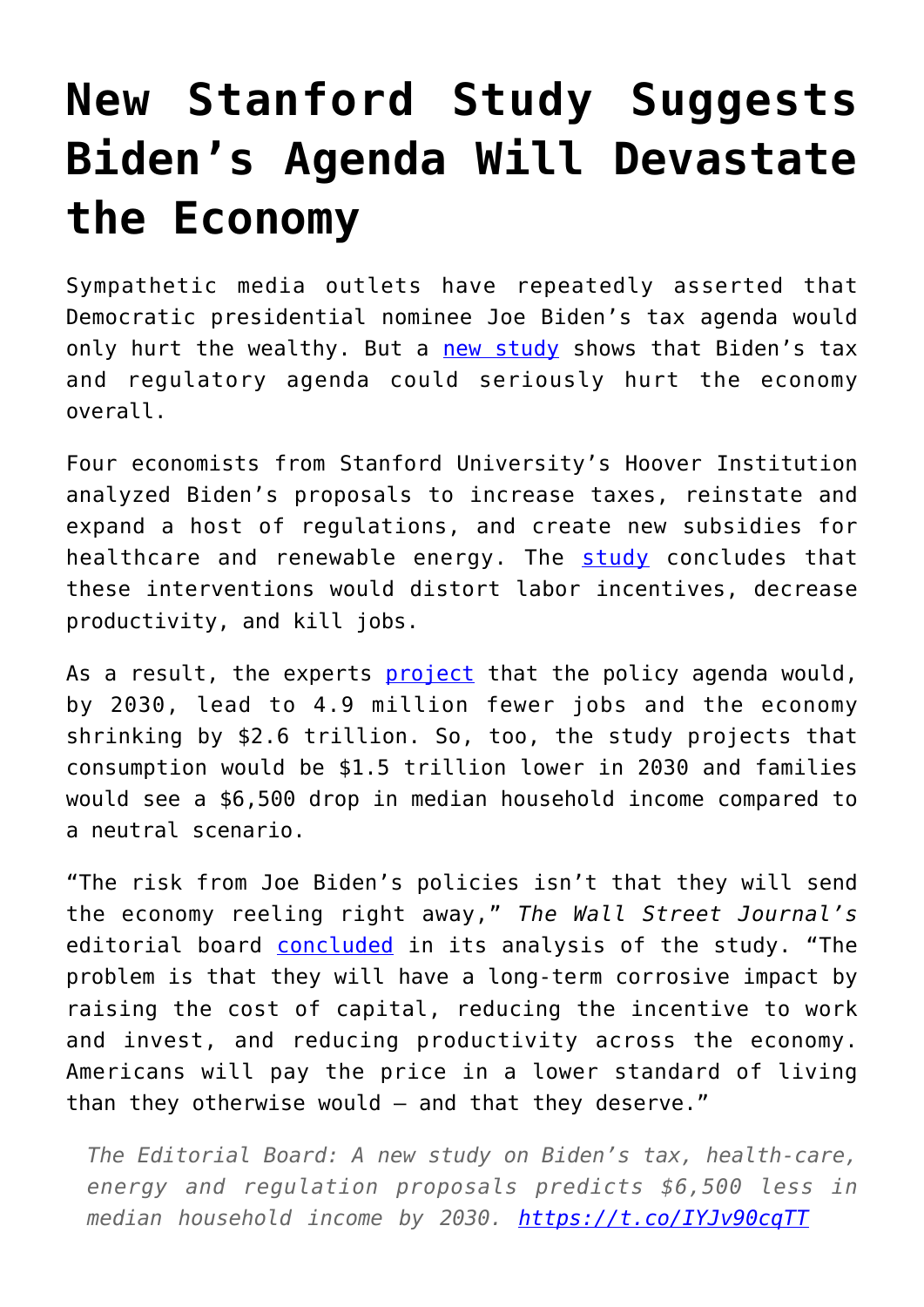*— WSJ Editorial Page (@WSJopinion) [October 19, 2020](https://twitter.com/WSJopinion/status/1318153611730444288?ref_src=twsrc%5Etfw)*

It's crucial to understand not just what Biden's governmentheavy agenda would do to the economy, but *why*.

Tax hikes hurt the economy because they reduce incentives to work and produce.

"Taxing profits is tantamount to taxing success," famed freemarket economist [Ludwig Von Mises](https://fee.org/resources/ludwig-von-mises/) once wrote. "Progressive taxation of income and profits means that precisely those parts of the income which people would have saved and invested are taxed away."

Biden has promised to raise the corporate tax to 28 percent. Higher corporate taxes means less money available for investment, expansion, and new hiring – "taxing success," as Mises wisely dubbed it. This means fewer jobs and lower wages for workers, as well as fewer offerings (especially of innovative new products) and lower quality for consumers.

This is why, while corporate tax hikes might sound like something that would just hurt "Big Business," in reality, the costs would be passed on to consumers and workers. According to the [Tax Foundation](https://taxfoundation.org/labor-bears-corporate-tax/#_ftn6), "studies appear to show that labor bears between 50 percent and 100 percent of the burden of the corporate income tax, with 70 percent or higher the most likely outcome."

Considering this, it should come as little surprise to see economists projecting negative economic consequences as a result of Biden's hefty tax hikes.

As far as heavy-handed regulations are concerned, they create a drag on the economy by imposing additional costs and stifling innovation. The more red tape and hoops companies and entrepreneurs have to jump through and comply with, the less likely they are to discover new ideas and make breakthroughs.